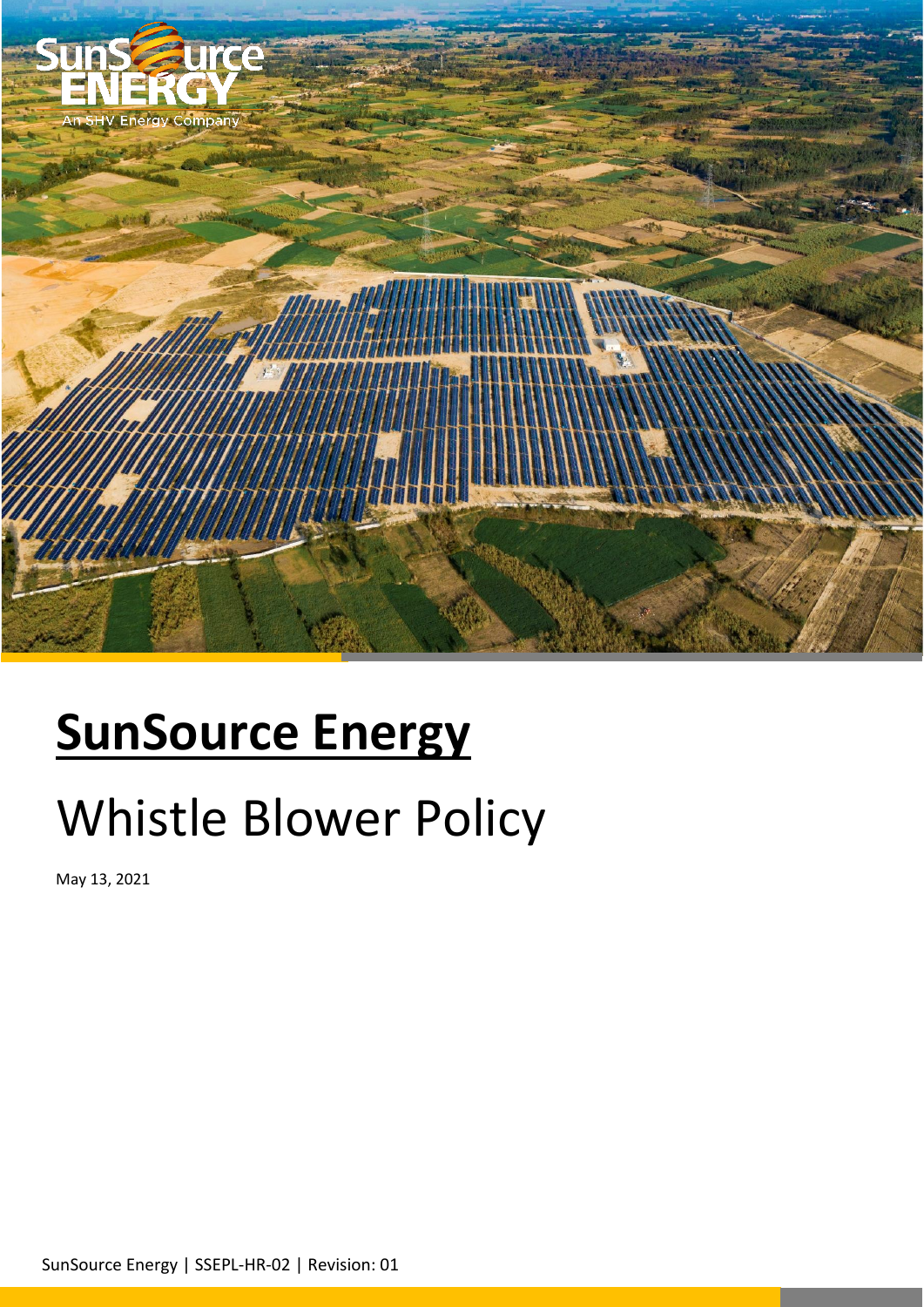

## **Table of Content**

- Objective
- Scope
- Definition
- Policy
- Revision History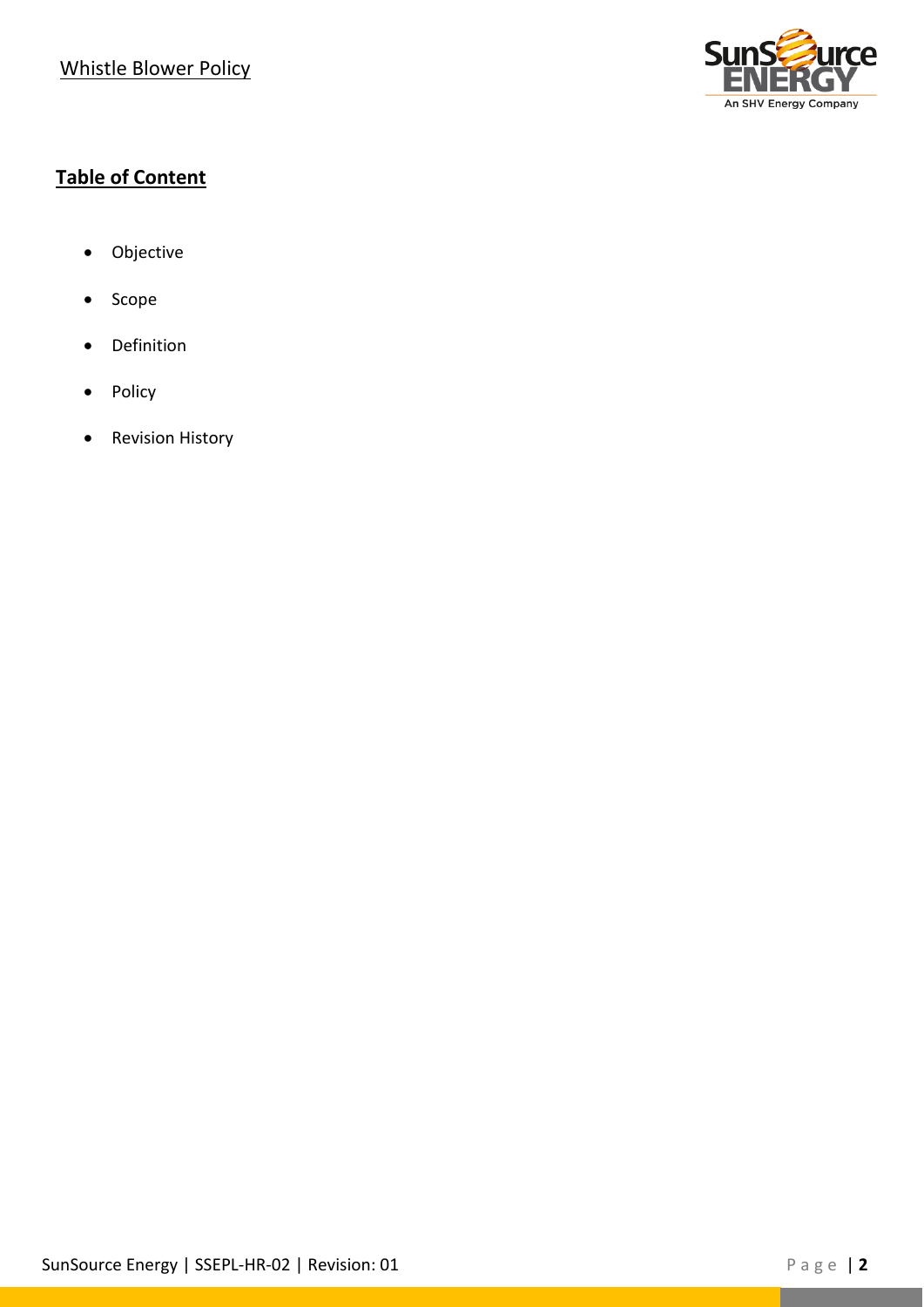

## 1. **Objective**

The Company (*as defined below*) is committed to develop a culture of having high ethical, moral & legal standards of business conduct. Further, pursuant to the Companies Act, 2013 & rules made thereunder (including any modifications and re-enactments thereto from time to time), the Company is not required to establish a vigil mechanism but to honor its commitment to develop a culture of high ethics standards, the Company decided to establish a vigil mechanism for Directors and Employees and Business Partners to report genuine concerns. In line with this and also its commitment to open communication and the best practices of Corporate Governance, the Company has decided to formulate and implement Whistle Blower Policy ('**Policy**')." This shall act as a neutral and unbiased forum for the Directors, Employees and Business Partners of the Company and its subsidiaries (both Indian and foreign). An important aspect of accountability and transparency is a mechanism to enable any Employee of the Company to voice concerns in a responsible and effective manner. Where any Employee discovers information which they believe shows serious malpractice, impropriety, abuse or violation of code of conduct, this information should be disclosed without fear of reprisal.

The purpose of the Policy is to provide opportunity to Employees to raise a concern about serious irregularities/genuine concerns within the Company and to provide the necessary safe guards to the Employees against unlawful victimization. The Policy neither releases the Employees from their duty of confidentiality in the course of work, nor is it a route for taking up a personal grievance. Employee.

#### 2. **Scope**

The policy applies to the Employee, Directors and Business Partners of the Company.

#### 3. **Definitions**

- **"Whistleblower"** or **"Complainant"** means an Employee/ Director (as defined below)/ Business Partner (as defined below) making a complaint under this policy.
- **"Director"** means a Director appointed to the Board of a Company as per provisions of Companies Act, 2013.
- **"Employee"** means any full time or part time employee of the Company.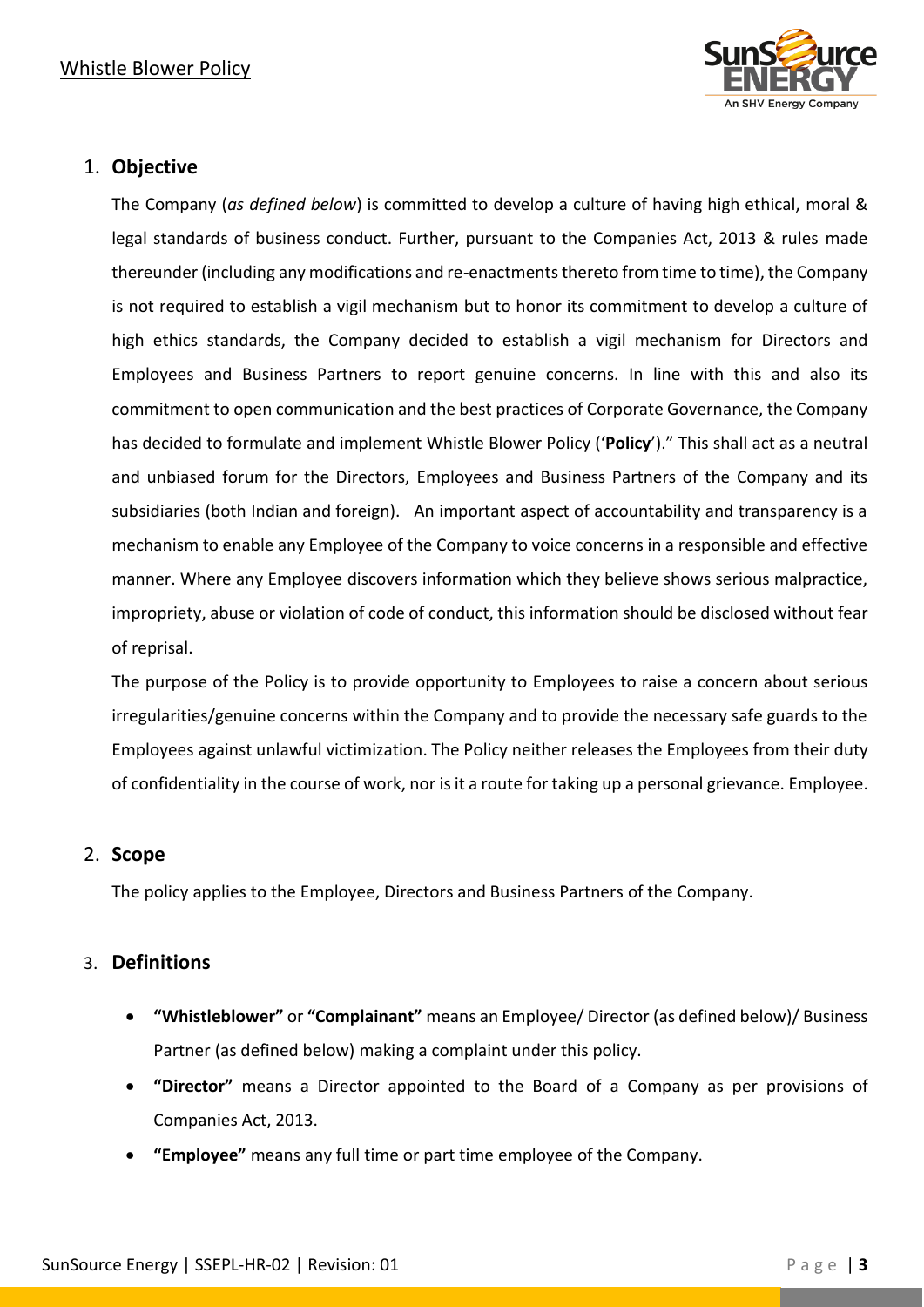

- **"Business Partner"** means any individual / Firm / Company / Organization / trust / any other Body Corporate providing / supplying any goods, materials or services to the Company.
- A **"Complaint"** shall have the same meaning as defined under Clause 4.1 of this Policy.
- **"The Ombudsman"** refers to such authority as may be designated for the purpose of processing the complaint. The Ombudsman and its offices shall be the rightful owner of the whistleblower process.
- **"Audit Committee"** shall mean a committee of the Board of Directors of the Company constituted in accordance with the provisions of Section 177 of the Companies Act, 2013.
- **"Subsidiary"** means all the subsidiariesthe Company, and as defined under Section 2(87) of the Companies Act, 2013, but includes only Indian subsidiaries.
- **"Board"** shall mean Board of Directors of the Company.
- **"Company"** shall mean SunSource Energy Private Limited and the Group Companies.
- "**Group Companies**" shall mean all the Subsidiaries or Indian entities under the control of the Company including the companies/entities as mentioned in **Schedule 1** hereto.

## 4. **Policy**

## **I. WHAT CONSTITUTES COMPLAINT**

A Complaint means any oral or written complaint made by any complainant and includes:

- Malpractice
- Impropriety
- Abuse
- Wrongdoing

Misconduct can include a whole variety of issues and some are listed below. However, this is not a comprehensive list but is intended to illustrate the sort of issues which may be raised under this Policy.

- Fraud and corruption.
- Breach of the Code of Conduct adopted by the Company.
- Any instance of any sort of financial malpractice & questionable accounting practices.
- Any other unethical or improper conduct.
- Misconduct with other Directors/Business Partners/Employees or vulnerable adults (e.g. through physical, sexual, psychological or financial abuse, exploitation).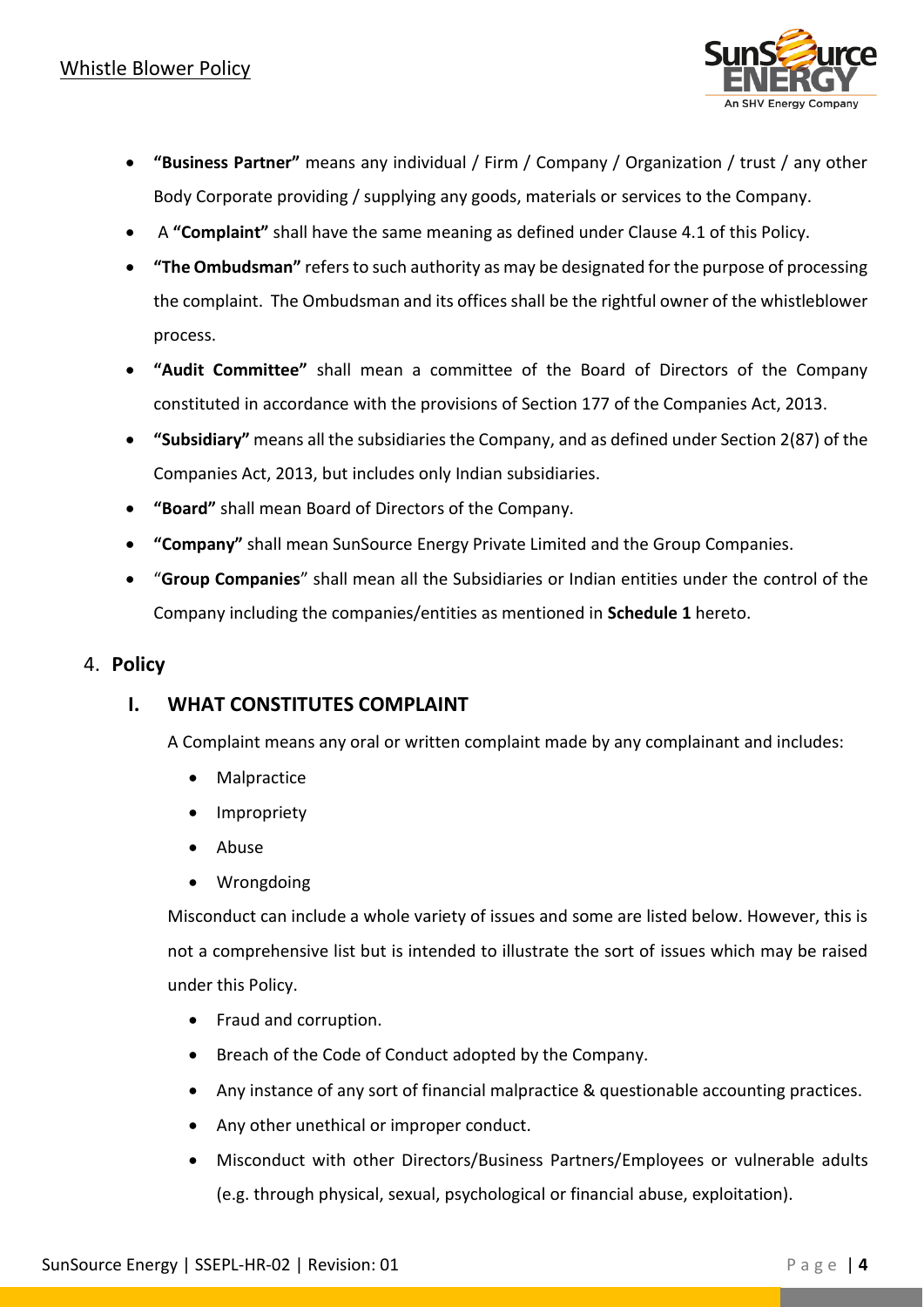

- Abuse of power (e.g. bullying/harassment).
- Bribe, corruption, money laundering or any sort of personal favours (in cash or kind) for awarding contracts/assignments/job opportunity, etc.

#### **II. REPORTING & MANNER OF DEALING WITH COMPLAINTS**

- *A. Reporting* Any Director/Employee/Business Partner, who comes to know of an instance/action as mentioned under Clause 4.1 of this Policy, may make a complaint giving full details and evidence, if any, by sending a mail to the e-mail id ombudsman@sunsource-energy.com or through other channels of as may be informed from time to time.
- *B. Alternate channel of reporting of a complaint:* Complaint can also be made to the Chairperson of the Audit Committee. Their contact details are as under: Chairperson of the Audit Committee Name: Mr. Kushagra Nandan Address: HD-312, Sector-135, Noida-201301 (U.P.) India

Email: [knandan@sunsource-energy.com](mailto:knandan@sunsource-energy.com)

*C. In* addition to above, a Whistleblower can also approach HR or his/her reporting manager to make a compliant/disclosure.

#### *D.* **Guidance to reporting:**

- All complaints received under this Policy shall be reviewed by the office of the Ombudsman. The action taken in response to a complaint under this Policy shall depend on the nature of concern.
	- *Initial Inquiries* Initial inquiries shall be made to determine whether an investigation is appropriate, and the form that it should take. Some complaints may be resolved without the need for investigation.
	- *Further Information* -The amount of contact between the complainant and the person or persons investigating the concern shall depend on the nature of the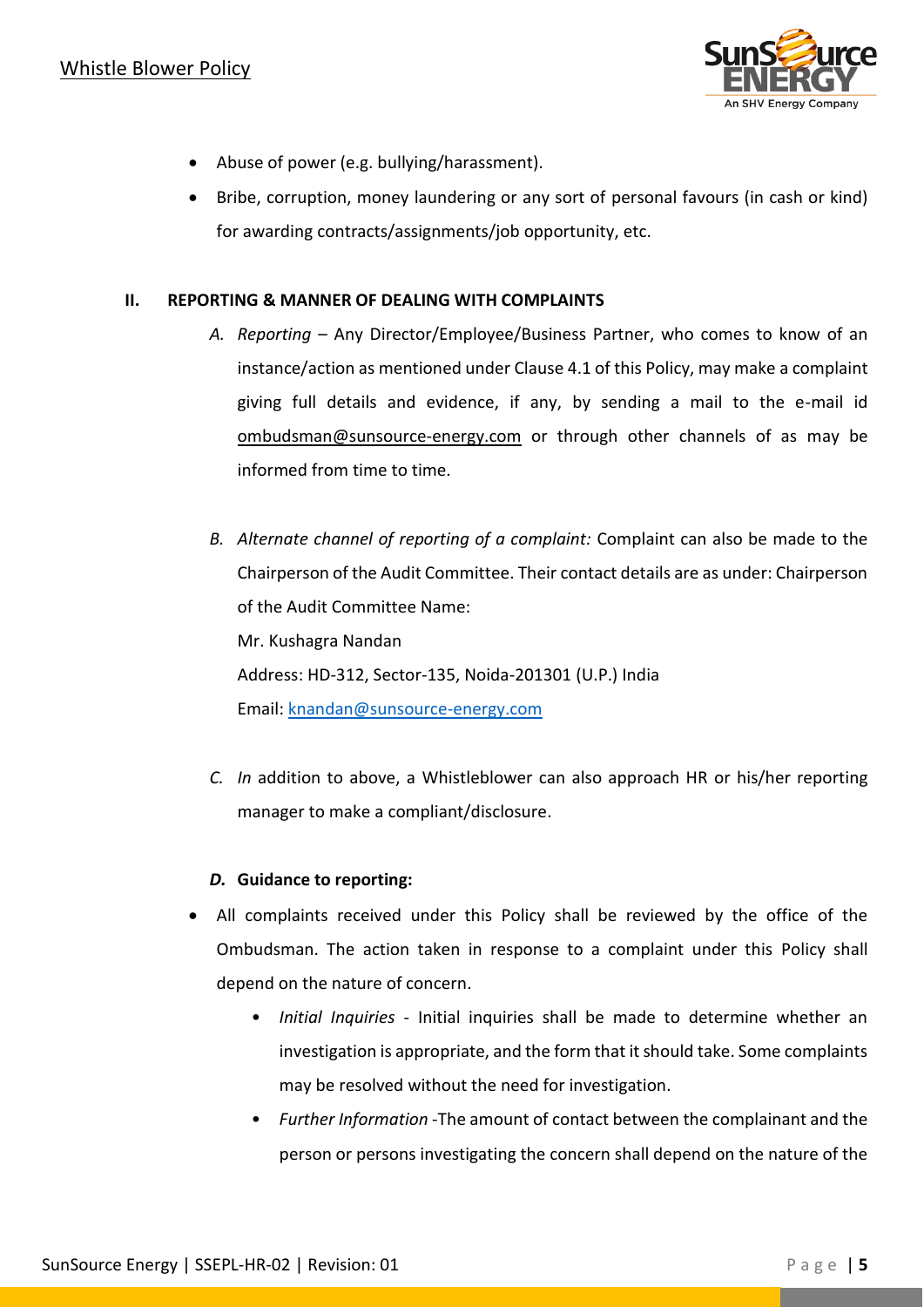

- issue and the clarity of information provided. Further information may be sought from or provided to the complainant.
- Any complaint deemed to be of a serious nature shall be investigated by an Investigation Committee/Member, appointed by the Ombudsman.
- All complaints shall be promptly and discreetly investigated, provided allegations are reasonably clear and specific. An investigation of vague or unspecified alleged wrongdoings without verifiable evidence adduced may not be undertaken. If any of the members of the designated investigative committee has a conflict of interest in the matter (i.e. there is a possibility that his/her/their personal interests may not ensure fair enquiry), he/she/they shall inform Ombudsman of the same, who may then appoint some other person(s) in his/ her/their place in the Investigating Team.
- If a complaint is oral, it shall be recorded in writing by the office of the Ombudsman and checked for its veracity.
- The investigations shall be conducted in such manner, at such time and at such venue as may be deemed appropriate by the Ombudsman.
- Office of the Ombudsman may take oral evidence or written statements of various persons including the complainant, and may call for necessary documents in evidence. All Directors/Employees/Business Partners of the Company shall have a duty to cooperate with investigations initiated under this Policy.
- Upon completion of investigation, in case of a proven complaint, the Ombudsman shall compile a report of the investigation conducted and shall present it to the CEO and the Managing Director and also to the Chairman of the Audit Committee. Where wrongful, unethical or illegal conduct is established on the part of any Director/Employee, the Chairman of the Audit Committee shall recommend appropriate disciplinary action against such Director/Employee, which could include removal from Board of Directors, termination of employment. CEO and the Managing Director would then direct the Head -Human Resources of the Company to take appropriate disciplinary action against the concerned Director/Employee.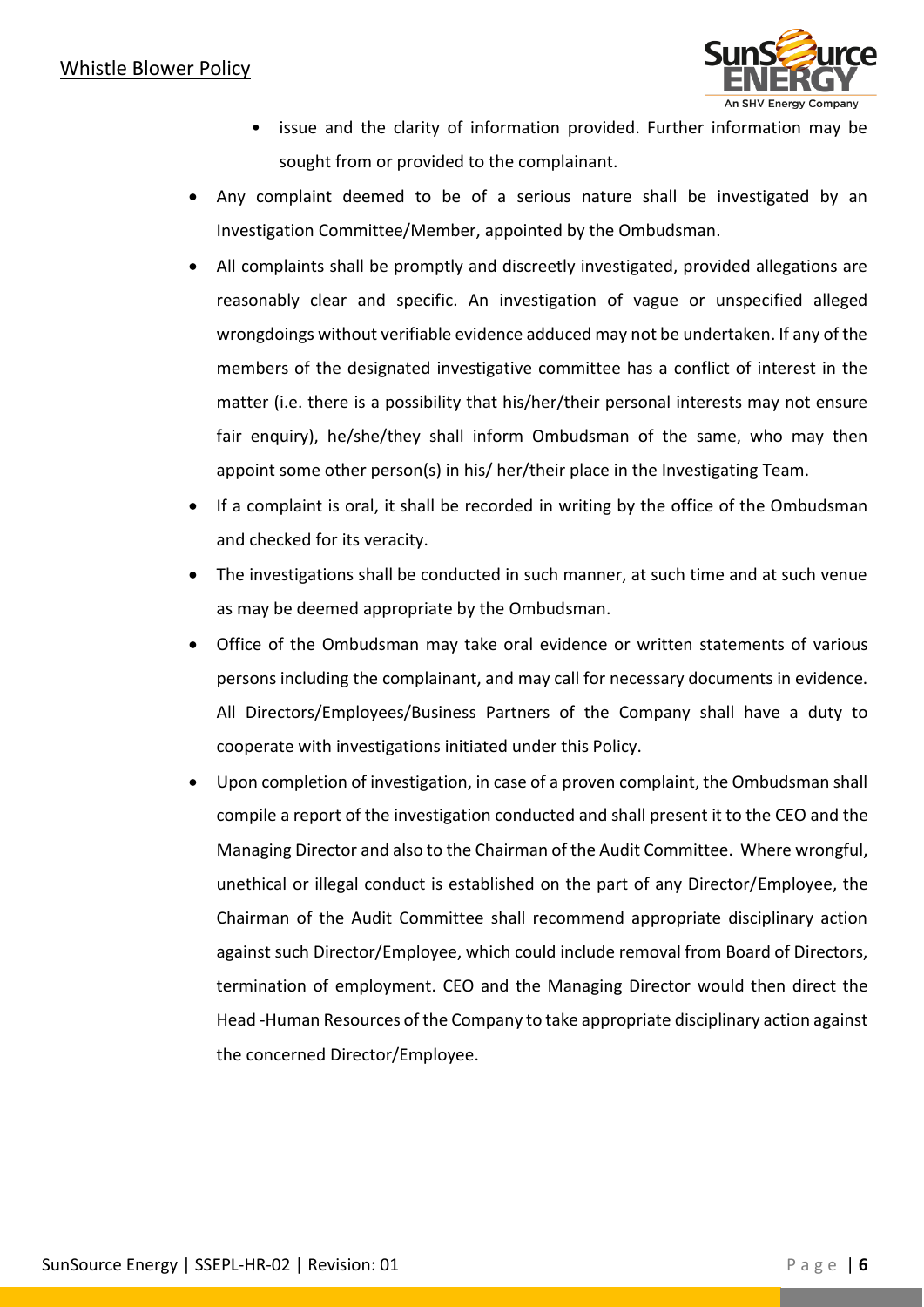

- Complaints filed under this Policy shall be recorded in a Register to be maintained by the office of the Ombudsman, who shall maintain all related documents under his custody for seven years. These documents may be inspected by the CEO and the Managing Director /Head-Human Resources of the Company or by any other person/authority as may be directed by them.
- In case a Whistleblower is not satisfied with the action taken on the complaint submitted, then he/she may write to the Chairperson of the Audit Committee with details of his/her complaint and reason for dissatisfaction. The Chairperson of the Audit Committee will take appropriate steps after consultation with the other members of the Audit Committee. The decision of the Audit Committee shall be final for such cases.
- Complaint should be factual and not speculative or in the nature of a conclusion, and should contain as specific information as possible (names of individuals, names of entities, date of incident, place of incident, document reference numbers like invoice number, PO number, etc.) to allow for proper assessment of the nature and extent of the concern.

## *E.* **Protection**:

a. No unfair treatment will be meted out to a Whistleblower by virtue of him/her having reported a Complaint under this Policy. The Company, as a Policy, condemns any kind of discrimination, harassment, victimization or any other unfair employment practice being adopted against Whistleblowers. Complete protection will, therefore, be given to Whistleblowers against any unfair practice like retaliation, threat or intimidation of termination/suspension of service, disciplinary action, transfer, demotion, refusal of promotion, or the like including any direct or indirect use of authority to obstruct the Whistleblower's right to continue to perform his/her duties/functions including making further complaints. The Company will take steps to minimize difficulties, which the Whistleblower may experience as a result of making the complaint. Thus, if the Whistleblower is required to give evidence in criminal or disciplinary proceedings, the Company will arrange for the Whistleblower to receive advice about the procedure, etc.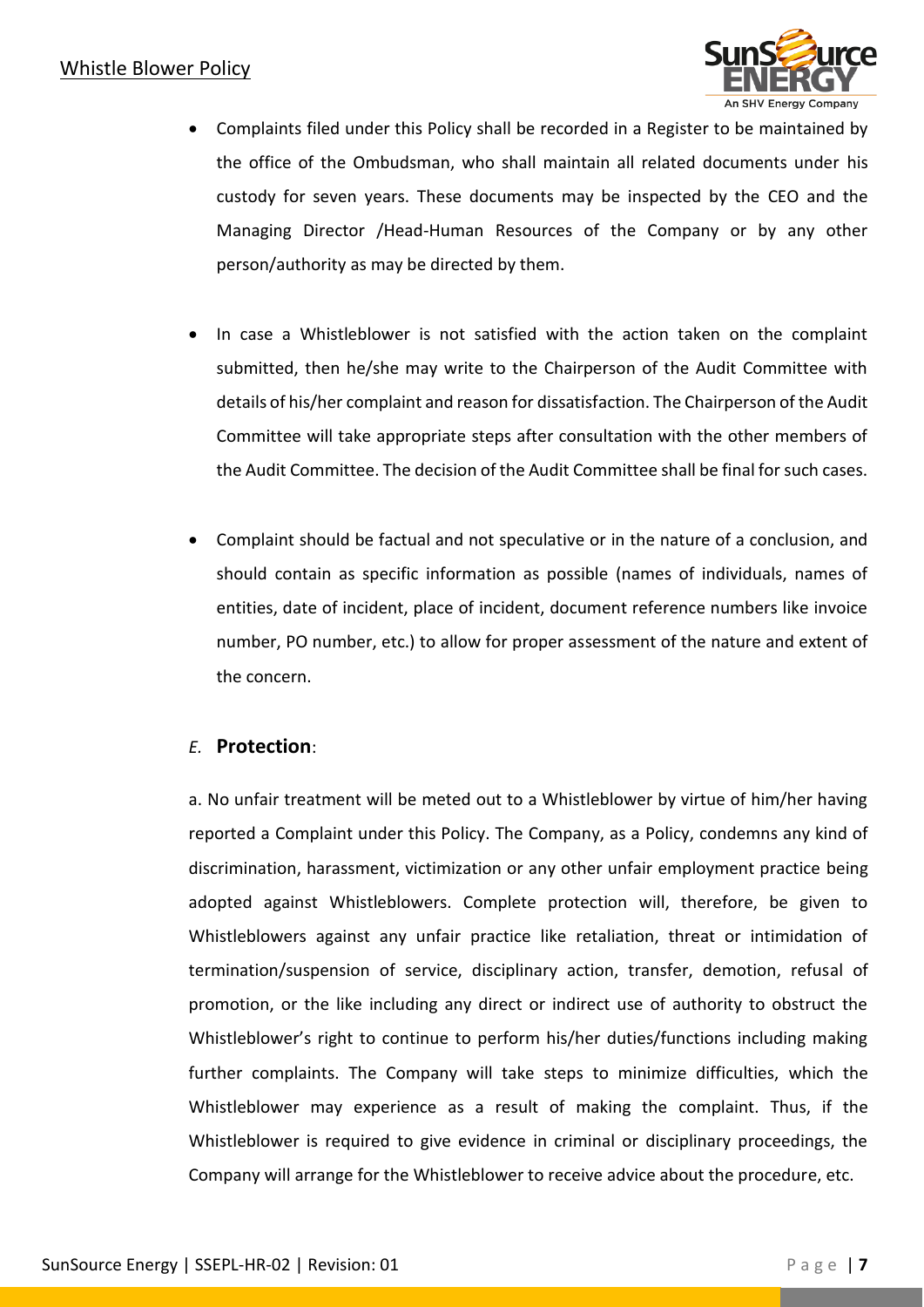

b. A Whistleblower may report any violation of the above clause to the Chairperson of the Audit Committee, who shall investigate into the same and recommend suitable action to the management.

c. The identity of the Whistleblower shall be kept confidential to the extent possible and permitted under law. Whistleblowers are cautioned that their identity may become known for reasons outside the control of the Ombudsman/HR/ Chairperson of the Audit Committee (e.g. during investigations carried out by Investigators).

d. Any other Employee or Director assisting in the said investigation shall also be protected to the same extent as the Whistleblower.

*Identity* –The complainant has a choice to disclose their identity to aid the investigation process but they are under no compulsion to do so. In either case, the Company shall protect the identity of the complainant diligently unless

- the complainant agrees to be identified
- identification is required by law

## **III. ASSURANCES UNDER THE POLICY & PROTECTION AGAINST RETALIATION**

The Company shall not tolerate any harassment or victimization (including informal pressures) of/against the complainant and shall take appropriate action to protect them when they have made a complaint in good faith.

- The Ombudsman shall make all efforts to keep the identification of the complainant confidential.
- The Company shall not retaliate and shall not allow any retaliation or discrimination of any kind against any complainant who submitted a complaint in good faith.
- If a complainant has been victimized, discriminated or retaliated against, they may log a written complaint to the Ombudsman/Chairman of the Audit Committee. Such complaints shall be investigated as deemed fit by the Ombudsman / Chairman of the Audit Committee. If as a result of such investigations, an adverse action is found to have been taken against the complainant or they are found to have been victimized or discriminated against, the Chairman/ Co-Chairman shall take appropriate action on the basis of the recommendation of the Chairman of the Audit Committee.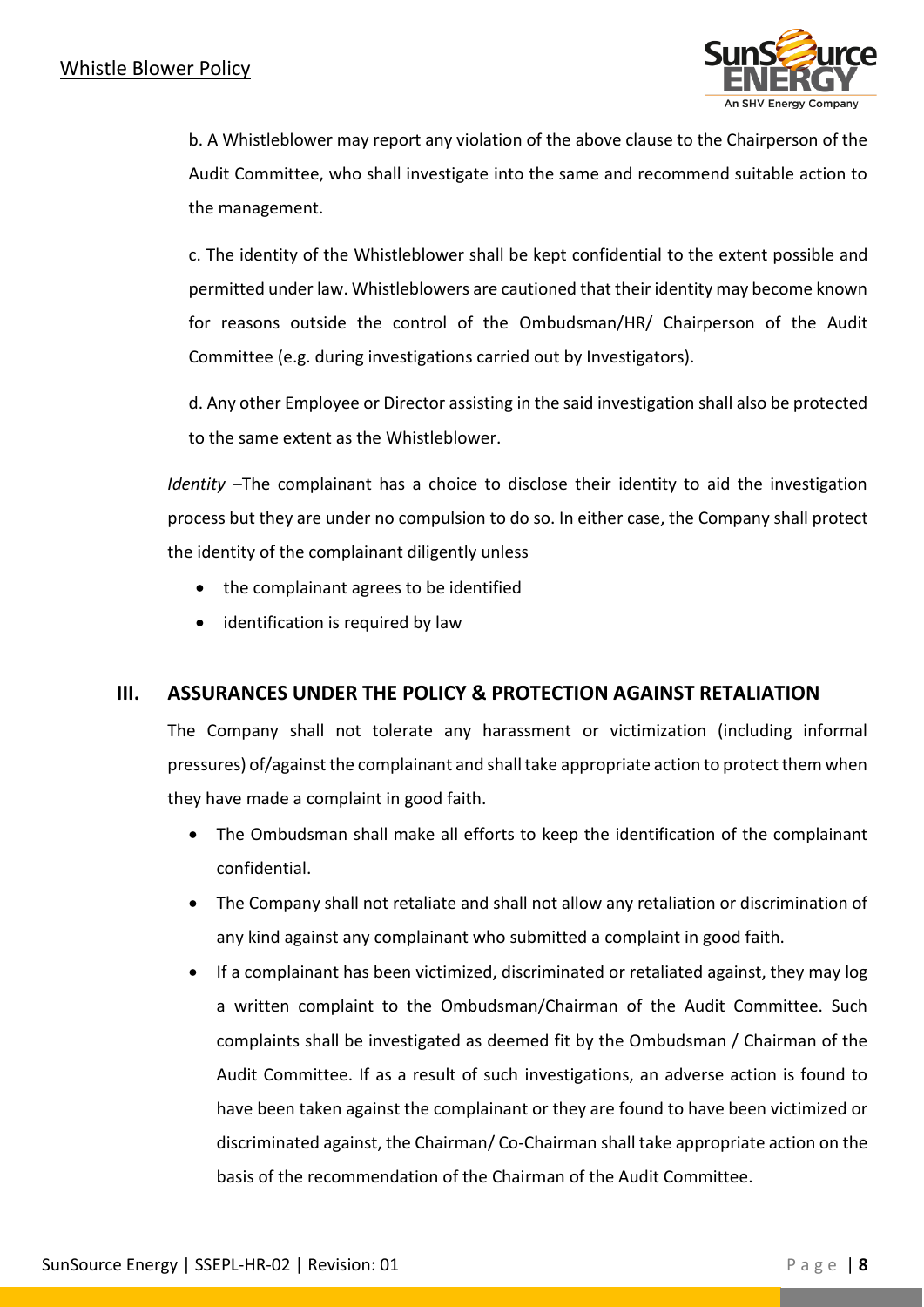

The above protection against victimization, retaliation or discrimination shall also be available to Directors/Employees/Business Partners who offered evidence or made written statements or otherwise participated in the investigations.

### **IV. WARNING**

A complainant, who knowingly makes frivolous, misleading or false complaints, or without a reasonable belief as to the truth or accuracy of the complaint, shall not be protected by this Policy and may be subject to disciplinary/legal action including reprimand/removal from Board of Directors/termination of employment/ contract / agreement/assignment/understanding. This shall also apply to those Directors/ Employees/Business Partners, who make false statements or give false evidence during the investigations.

### **V. NOTIFICATION**

The Head of Human Resource Department is required to notify and communicate the Policy to new and existing Directors/Employees of the Company covered under this Policy. Further, it shall be the duty of every Employee to notify this Policy to their Business Partners, at the time of dealing/entering into contract/agreement or any other understanding for sale or supply of goods, materials or services.

## **VI. REVIEW OF COMPLAINTS BY THE AUDIT COMMITTEE**

A summary of complaints received under this Policy along with the results of investigation and action taken, if any, shall be placed before the CEO and the Managing Director and the Audit Committee on a quarterly basis for review. The report shall not contain any names.

#### **VII. POWER TO AMEND**

This Policy may, from time to time, be modified, as deemed fit by the Board / Audit Committee. The CEO and the Managing Director may also appoint / make changes in the appointment of Ombudsman from time to time.